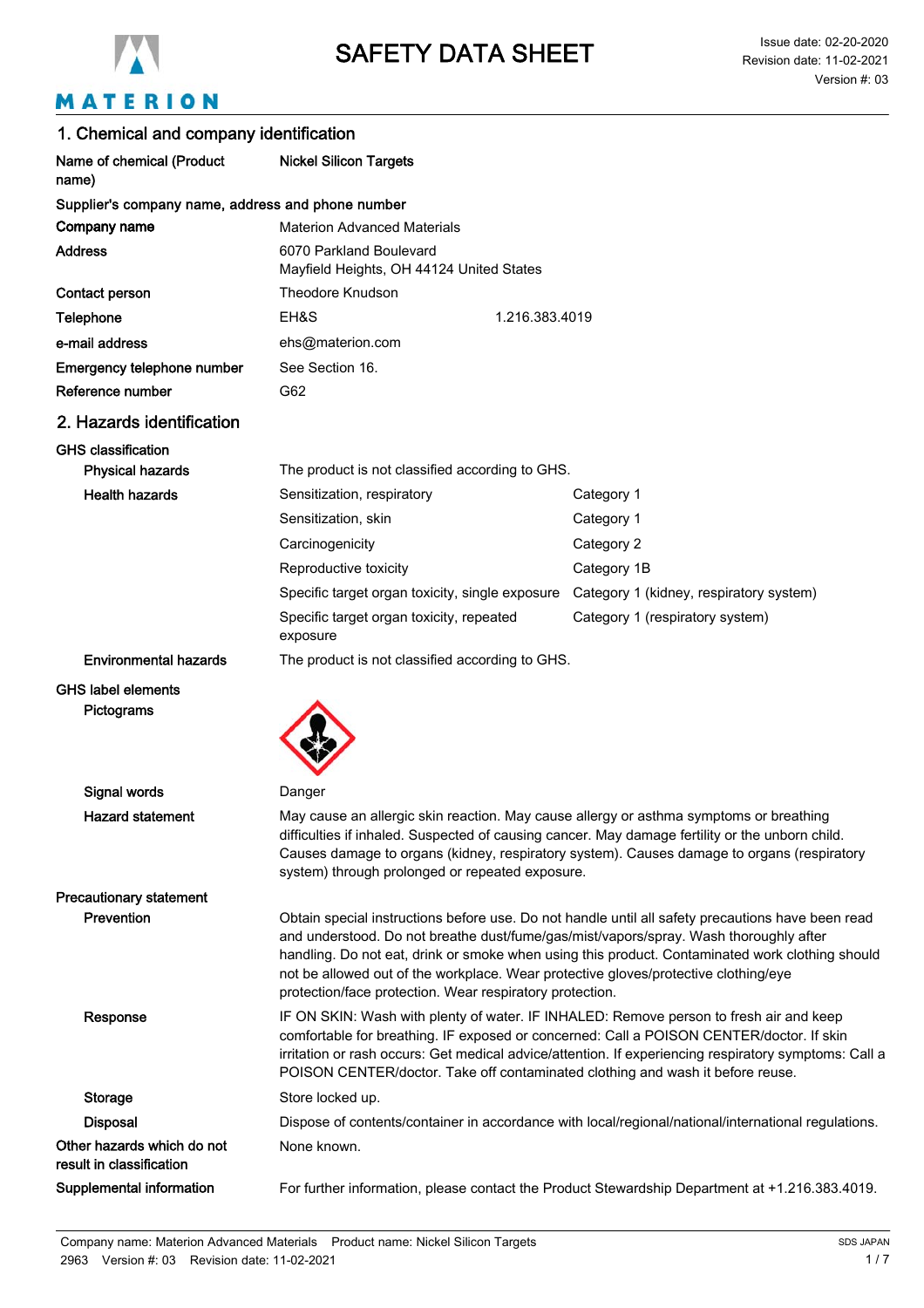### Main symptoms and emergency overview

Main symptoms May cause an allergic skin reaction. Prolonged exposure may cause chronic effects.

Suspected of causing cancer. May cause allergy or asthma symptoms or breathing difficulties if inhaled. May cause an allergic skin reaction. May cause reproductive effects. Prolonged exposure may cause chronic effects. Emergency overview

## 3. Composition/information on ingredients

**Substance or mixture Mixture Mixture** 

|                                                                           |                                                                                                                                                                                                                                                                                                                                                                                                                                                          |                   | <b>Gazette notification</b> |          |                   |
|---------------------------------------------------------------------------|----------------------------------------------------------------------------------------------------------------------------------------------------------------------------------------------------------------------------------------------------------------------------------------------------------------------------------------------------------------------------------------------------------------------------------------------------------|-------------------|-----------------------------|----------|-------------------|
| Chemical name or generic name                                             |                                                                                                                                                                                                                                                                                                                                                                                                                                                          | <b>CAS Number</b> | ENCS no.                    | ISHL no. | Concentration (%) |
| Nickel                                                                    |                                                                                                                                                                                                                                                                                                                                                                                                                                                          | 7440-02-0         |                             |          | 89                |
| Silicon                                                                   |                                                                                                                                                                                                                                                                                                                                                                                                                                                          | 7440-21-3         |                             |          | $11 - 25$         |
| <b>Chemical formula</b>                                                   | Ni (7440-02-0), Si (7440-21-3)                                                                                                                                                                                                                                                                                                                                                                                                                           |                   |                             |          |                   |
| 4. First aid measures                                                     |                                                                                                                                                                                                                                                                                                                                                                                                                                                          |                   |                             |          |                   |
| If inhaled                                                                | If breathing is difficult, remove to fresh air and keep at rest in a position comfortable for breathing.<br>Oxygen or artificial respiration if needed. Do not use mouth-to-mouth method if victim inhaled the<br>substance. Induce artificial respiration with the aid of a pocket mask equipped with a one-way<br>valve or other proper respiratory medical device. If experiencing respiratory symptoms: Call a<br>poison center or doctor/physician. |                   |                             |          |                   |
| If on skin                                                                | Remove contaminated clothing immediately and wash skin with soap and water. In case of<br>eczema or other skin disorders: Seek medical attention and take along these instructions.                                                                                                                                                                                                                                                                      |                   |                             |          |                   |
| If in eyes                                                                | Rinse with water. Get medical attention if irritation develops and persists.                                                                                                                                                                                                                                                                                                                                                                             |                   |                             |          |                   |
| If swallowed                                                              | Rinse mouth. Get medical attention if symptoms occur.                                                                                                                                                                                                                                                                                                                                                                                                    |                   |                             |          |                   |
| Most important<br>symptoms/effects, acute and<br>delayed                  | Difficulty in breathing. May cause an allergic skin reaction. Dermatitis. Rash. Edema. Prolonged<br>exposure may cause chronic effects.                                                                                                                                                                                                                                                                                                                  |                   |                             |          |                   |
| <b>Protection of first-aid</b><br>responders                              | IF exposed or concerned: Get medical advice/attention. If you feel unwell, seek medical advice<br>(show the label where possible). Ensure that medical personnel are aware of the material(s)<br>involved, and take precautions to protect themselves. Show this safety data sheet to the doctor in<br>attendance. Wash contaminated clothing before reuse.                                                                                              |                   |                             |          |                   |
| Notes to physician                                                        | Provide general supportive measures and treat symptomatically. Keep victim under observation.<br>Symptoms may be delayed.                                                                                                                                                                                                                                                                                                                                |                   |                             |          |                   |
| 5. Fire-fighting measures                                                 |                                                                                                                                                                                                                                                                                                                                                                                                                                                          |                   |                             |          |                   |
| <b>Extinguishing media</b>                                                | Dry sand.                                                                                                                                                                                                                                                                                                                                                                                                                                                |                   |                             |          |                   |
| Extinguishing media to avoid                                              | Carbon dioxide (CO2).                                                                                                                                                                                                                                                                                                                                                                                                                                    |                   |                             |          |                   |
| Specific hazards                                                          | This product is not flammable.                                                                                                                                                                                                                                                                                                                                                                                                                           |                   |                             |          |                   |
| Special fire fighting procedures                                          | Move containers from fire area if you can do so without risk.                                                                                                                                                                                                                                                                                                                                                                                            |                   |                             |          |                   |
| Protection of fire-fighters                                               | Use protective equipment appropriate for surrounding materials.                                                                                                                                                                                                                                                                                                                                                                                          |                   |                             |          |                   |
| General fire hazards                                                      | No unusual fire or explosion hazards noted.                                                                                                                                                                                                                                                                                                                                                                                                              |                   |                             |          |                   |
| Specific methods                                                          | Use standard firefighting procedures and consider the hazards of other involved materials.                                                                                                                                                                                                                                                                                                                                                               |                   |                             |          |                   |
| 6. Accidental release measures                                            |                                                                                                                                                                                                                                                                                                                                                                                                                                                          |                   |                             |          |                   |
| Personal precautions, protective<br>equipment and emergency<br>procedures | Keep unnecessary personnel away. Keep people away from and upwind of spill/leak. Wear<br>appropriate protective equipment and clothing during clean-up. Do not touch damaged containers<br>or spilled material unless wearing appropriate protective clothing. Ensure adequate ventilation.<br>Local authorities should be advised if significant spillages cannot be contained. For personal<br>protection, see section 8 of the SDS.                   |                   |                             |          |                   |
| <b>Environmental precautions</b>                                          | Avoid discharge into drains, water courses or onto the ground.                                                                                                                                                                                                                                                                                                                                                                                           |                   |                             |          |                   |
|                                                                           |                                                                                                                                                                                                                                                                                                                                                                                                                                                          |                   |                             |          |                   |

Stop the flow of material, if this is without risk. Following product recovery, flush area with water. Put material in suitable, covered, labeled containers. For waste disposal, see section 13 of the SDS. Methods and materials for containment and cleaning up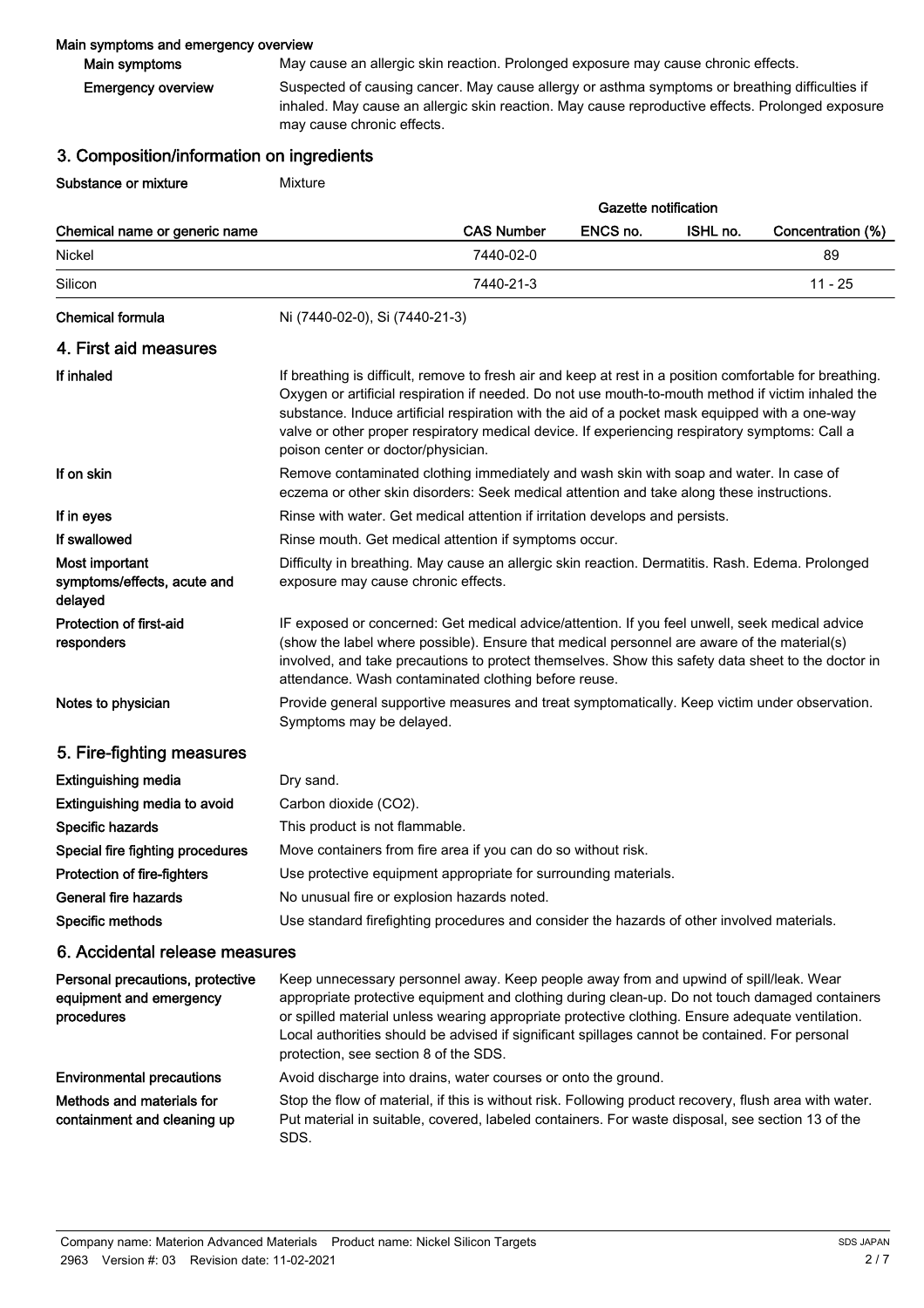## 7. Handling and storage

| Handling                                                      |                                                                                                                                                                                                                                                                                                                                                                                                                                                                                                                                                                |                    |                     |
|---------------------------------------------------------------|----------------------------------------------------------------------------------------------------------------------------------------------------------------------------------------------------------------------------------------------------------------------------------------------------------------------------------------------------------------------------------------------------------------------------------------------------------------------------------------------------------------------------------------------------------------|--------------------|---------------------|
| Technical measures (e.g.<br>Local and general<br>ventilation) | Provide adequate ventilation.                                                                                                                                                                                                                                                                                                                                                                                                                                                                                                                                  |                    |                     |
| Safe handling advice                                          | Obtain special instructions before use. Do not handle until all safety precautions have been read<br>and understood. Avoid breathing dust/fume/gas/mist/vapors/spray. Avoid contact with eyes, skin,<br>and clothing. Avoid prolonged exposure. When using, do not eat, drink or smoke. Pregnant or<br>breastfeeding women must not handle this product. Should be handled in closed systems, if<br>possible. Wash hands thoroughly after handling. Observe good industrial hygiene practices. Use<br>personal protection recommended in Section 8 of the SDS. |                    |                     |
| <b>Contact avoidance</b><br>measures                          | Strong acids. Chlorine. Fluorine. For further information, please refer to section 10 of the SDS.                                                                                                                                                                                                                                                                                                                                                                                                                                                              |                    |                     |
| Hygiene measures                                              | Observe any medical surveillance requirements. Always observe good personal hygiene<br>measures, such as washing after handling the material and before eating, drinking, and/or<br>smoking. Routinely wash work clothing and protective equipment to remove contaminants.<br>Contaminated work clothing should not be allowed out of the workplace.                                                                                                                                                                                                           |                    |                     |
| <b>Storage</b>                                                |                                                                                                                                                                                                                                                                                                                                                                                                                                                                                                                                                                |                    |                     |
| Safe storage conditions                                       | Store locked up. Keep container tightly closed. Store in a well-ventilated place. Store away from<br>incompatible materials (see Section 10 of the SDS).                                                                                                                                                                                                                                                                                                                                                                                                       |                    |                     |
| Safe packaging materials                                      | Store in original tightly closed container.                                                                                                                                                                                                                                                                                                                                                                                                                                                                                                                    |                    |                     |
| 8. Exposure controls/personal protection                      |                                                                                                                                                                                                                                                                                                                                                                                                                                                                                                                                                                |                    |                     |
| <b>Control parameters</b>                                     | Follow standard monitoring procedures.                                                                                                                                                                                                                                                                                                                                                                                                                                                                                                                         |                    |                     |
| Occupational exposure limits<br>Components                    | Japan. OELs - ISHL. (Workplace Environment Assessment Standards)<br><b>Type</b>                                                                                                                                                                                                                                                                                                                                                                                                                                                                                | Value              |                     |
| Nickel (CAS 7440-02-0)                                        | <b>TLV</b>                                                                                                                                                                                                                                                                                                                                                                                                                                                                                                                                                     | $0.1$ mg/m $3$     |                     |
| Components                                                    | Japan. OELs - JSOH (Japan Society of Occupational Health: Recommendation of Occupational Exposure Limits)<br>Type                                                                                                                                                                                                                                                                                                                                                                                                                                              | Value              |                     |
| Nickel (CAS 7440-02-0)                                        | <b>TWA</b>                                                                                                                                                                                                                                                                                                                                                                                                                                                                                                                                                     | 1 $mg/m3$          |                     |
| <b>US. ACGIH Threshold Limit Values</b>                       |                                                                                                                                                                                                                                                                                                                                                                                                                                                                                                                                                                |                    |                     |
| <b>Components</b>                                             | <b>Type</b>                                                                                                                                                                                                                                                                                                                                                                                                                                                                                                                                                    | Value              | Form                |
| Nickel (CAS 7440-02-0)                                        | TWA                                                                                                                                                                                                                                                                                                                                                                                                                                                                                                                                                            | $1.5 \text{ mg/m}$ | Inhalable fraction. |
| <b>Engineering measures</b>                                   | Good general ventilation should be used. Ventilation rates should be matched to conditions. If<br>applicable, use process enclosures, local exhaust ventilation, or other engineering controls to<br>maintain airborne levels below recommended exposure limits. If exposure limits have not been<br>established, maintain airborne levels to an acceptable level. General ventilation normally<br>adequate.                                                                                                                                                   |                    |                     |
| Personal protective equipment                                 |                                                                                                                                                                                                                                                                                                                                                                                                                                                                                                                                                                |                    |                     |
| <b>Respiratory protection</b>                                 | In case of inadequate ventilation, use respiratory protection.                                                                                                                                                                                                                                                                                                                                                                                                                                                                                                 |                    |                     |
| Hand protection                                               | Wear gloves to prevent metal cuts and skin abrasions during handling.                                                                                                                                                                                                                                                                                                                                                                                                                                                                                          |                    |                     |
| Eye protection                                                | Wear approved safety glasses, goggles, face shield and/or welder's helmet when risk of eye injury<br>is present, particularly during operations that generate dust, mist or fume.                                                                                                                                                                                                                                                                                                                                                                              |                    |                     |
| Skin and body protection                                      | Wear necessary protective equipment.                                                                                                                                                                                                                                                                                                                                                                                                                                                                                                                           |                    |                     |
| 9. Physical and chemical properties                           |                                                                                                                                                                                                                                                                                                                                                                                                                                                                                                                                                                |                    |                     |
| <b>Physical state</b>                                         | Solid.                                                                                                                                                                                                                                                                                                                                                                                                                                                                                                                                                         |                    |                     |
| Form                                                          | Solid.                                                                                                                                                                                                                                                                                                                                                                                                                                                                                                                                                         |                    |                     |
| Color                                                         | Grey.                                                                                                                                                                                                                                                                                                                                                                                                                                                                                                                                                          |                    |                     |
| Odor                                                          | None.                                                                                                                                                                                                                                                                                                                                                                                                                                                                                                                                                          |                    |                     |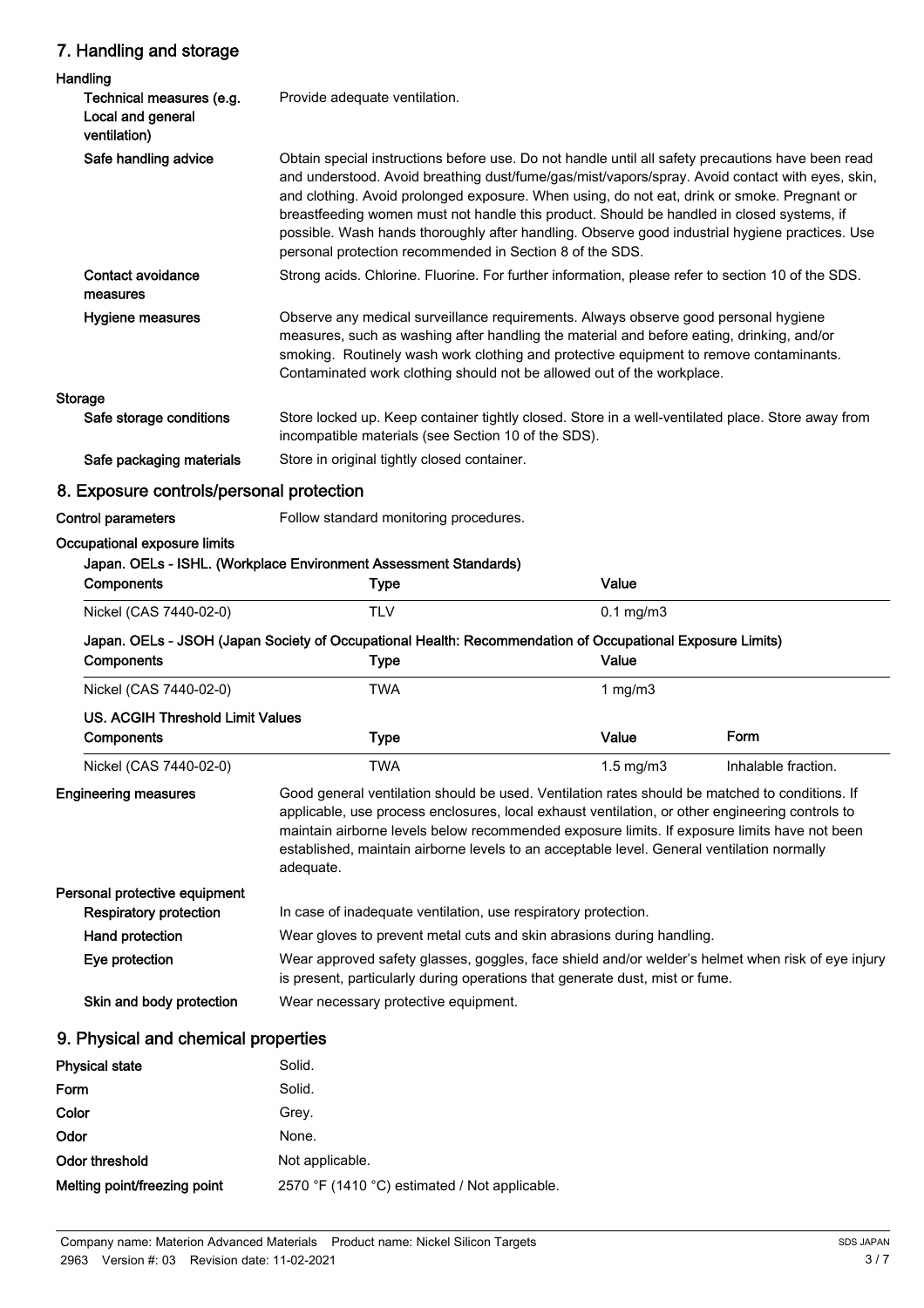| Boiling point, initial boiling point,<br>and boiling range    | Not applicable.                                                                               |
|---------------------------------------------------------------|-----------------------------------------------------------------------------------------------|
| Combustibility                                                | None known.                                                                                   |
| Lower and upper explosion limit / flammability limit          |                                                                                               |
| Flammability limit - lower<br>$(\%)$                          | Not applicable.                                                                               |
| <b>Flammability limit - lower</b><br>(%) temperature          | Not applicable.                                                                               |
| <b>Flammability limit - upper</b><br>(%)                      | Not applicable.                                                                               |
| Flammability limit - upper<br>(%) temperature                 | Not applicable.                                                                               |
| Explosive limit - lower (%)                                   | Not applicable.                                                                               |
| Explosive limit - lower (%)<br>temperature                    | Not applicable.                                                                               |
| Explosive limit - upper (%)                                   | Not applicable.                                                                               |
| Explosive limit - upper (%)<br>temperature                    | Not applicable.                                                                               |
| Flash point                                                   | Not applicable.                                                                               |
| Auto-ignition temperature                                     | Not applicable.                                                                               |
| Decomposition temperature                                     | Not applicable.                                                                               |
| pH                                                            | Not applicable.                                                                               |
| <b>Kinematic viscosity</b>                                    | Not available.                                                                                |
| Solubility(ies)                                               |                                                                                               |
| Solubility (water)                                            | Insoluble.                                                                                    |
| <b>Partition coefficient</b><br>(n-octanol/water) (log value) | Not applicable.                                                                               |
| Vapor pressure                                                | Not applicable.                                                                               |
| Density and/or relative density                               |                                                                                               |
| Density                                                       | 7.46 g/cm3 estimated                                                                          |
| <b>Relative density</b>                                       | Not applicable.                                                                               |
| Vapor density                                                 | Not applicable.                                                                               |
| Particle characteristics                                      | Not available.                                                                                |
| Other information<br><b>Evaporation rate</b>                  | Not applicable.                                                                               |
| <b>Explosive properties</b>                                   | Not explosive.                                                                                |
| <b>Oxidizing properties</b>                                   | Not oxidizing.                                                                                |
| <b>Viscosity (Coefficient of</b><br>viscosity)                | Not applicable.                                                                               |
| 10. Stability and reactivity                                  |                                                                                               |
| Reactivity                                                    | The product is stable and non-reactive under normal conditions of use, storage and transport. |
| <b>Chemical stability</b>                                     | Material is stable under normal conditions.                                                   |
| Possibility of hazardous<br>reactions                         | No dangerous reaction known under conditions of normal use.                                   |
| <b>Conditions to avoid</b>                                    | Contact with incompatible materials.                                                          |
| Incompatible materials                                        | Strong acids. Chlorine. Fluorine.                                                             |
| Hazardous decomposition<br>products                           | No hazardous decomposition products are known.                                                |
| 11. Toxicological information                                 |                                                                                               |
| <b>Acute toxicity</b>                                         | Not known.                                                                                    |
| Skin corrosion/irritation                                     | Prolonged skin contact may cause temporary irritation.                                        |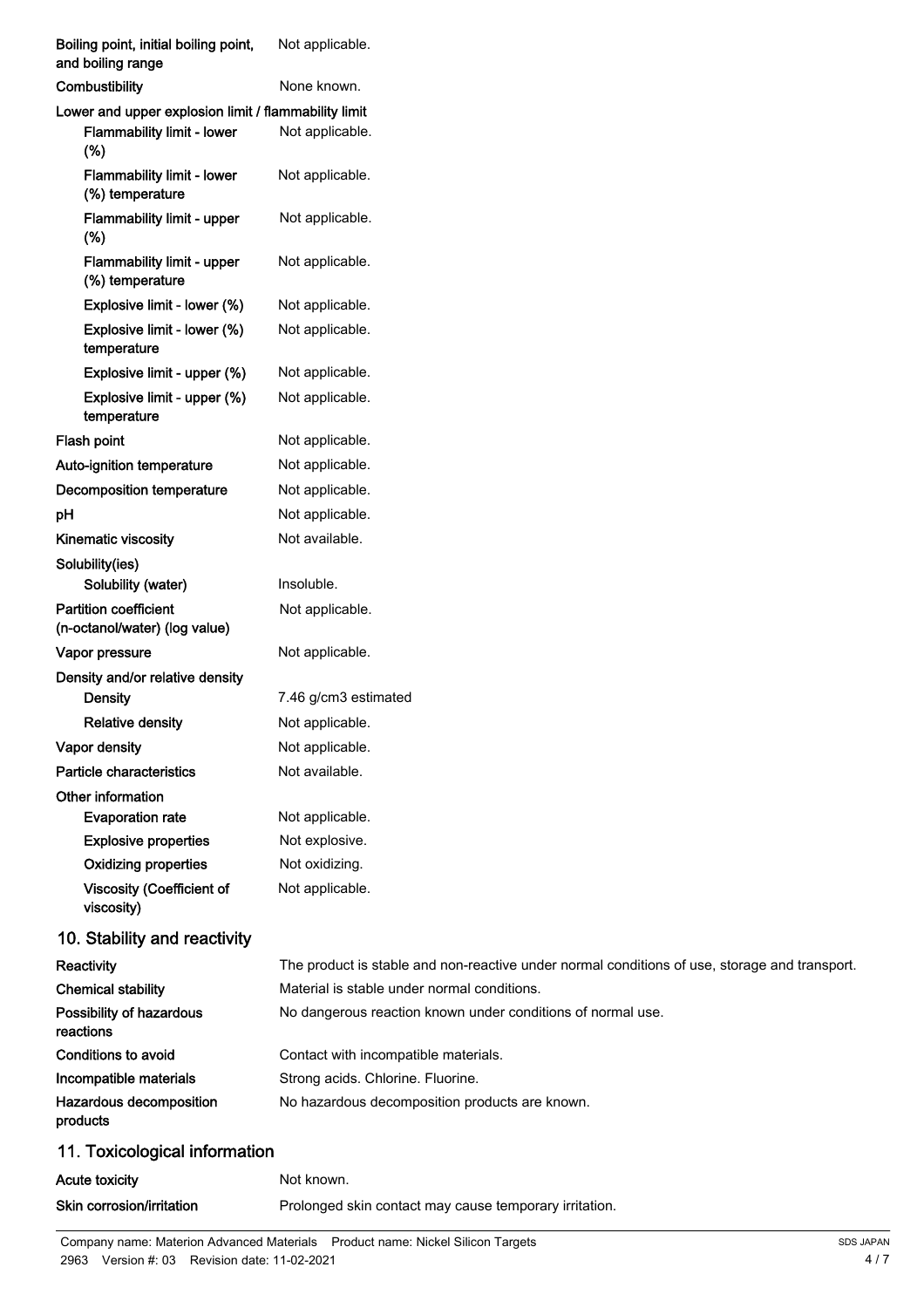| Serious eye damage/eye<br>irritation                                             | Direct contact with eyes may cause temporary irritation.                                                                                                                                                                                                                                                                                                                                 |  |
|----------------------------------------------------------------------------------|------------------------------------------------------------------------------------------------------------------------------------------------------------------------------------------------------------------------------------------------------------------------------------------------------------------------------------------------------------------------------------------|--|
| Respiratory or skin sensitization                                                |                                                                                                                                                                                                                                                                                                                                                                                          |  |
|                                                                                  | Japan Society for Occupational Health: Respiratory sensitizer                                                                                                                                                                                                                                                                                                                            |  |
| Nickel (CAS 7440-02-0)<br>Japan Society for Occupational Health: Skin sensitizer | 2 Probable respiratory sensitizer.                                                                                                                                                                                                                                                                                                                                                       |  |
| Nickel (CAS 7440-02-0)                                                           | 1 Known skin sensitizer.                                                                                                                                                                                                                                                                                                                                                                 |  |
| <b>Respiratory sensitization</b>                                                 | May cause allergy or asthma symptoms or breathing difficulties if inhaled.                                                                                                                                                                                                                                                                                                               |  |
| <b>Skin sensitization</b>                                                        | May cause an allergic skin reaction.                                                                                                                                                                                                                                                                                                                                                     |  |
| Germ cell mutagenicity                                                           | No data available to indicate product or any components present at greater than 0.1% are<br>mutagenic or genotoxic.                                                                                                                                                                                                                                                                      |  |
| Carcinogenicity                                                                  | Suspected of causing cancer.                                                                                                                                                                                                                                                                                                                                                             |  |
| <b>ACGIH Carcinogens</b>                                                         |                                                                                                                                                                                                                                                                                                                                                                                          |  |
| Nickel (CAS 7440-02-0)                                                           | A5 Not suspected as a human carcinogen.                                                                                                                                                                                                                                                                                                                                                  |  |
| IARC Monographs. Overall Evaluation of Carcinogenicity                           |                                                                                                                                                                                                                                                                                                                                                                                          |  |
| Nickel (CAS 7440-02-0)                                                           | 2B Possibly carcinogenic to humans.                                                                                                                                                                                                                                                                                                                                                      |  |
| Japan Society for Occupational Health: Carcinogen                                |                                                                                                                                                                                                                                                                                                                                                                                          |  |
| Nickel (CAS 7440-02-0)<br><b>NTP Report on Carcinogens</b>                       | 1 Carcinogenic to humans.                                                                                                                                                                                                                                                                                                                                                                |  |
| Nickel (CAS 7440-02-0)                                                           | Known To Be Human Carcinogen.                                                                                                                                                                                                                                                                                                                                                            |  |
|                                                                                  | Reasonably Anticipated to be a Human Carcinogen.                                                                                                                                                                                                                                                                                                                                         |  |
| Reproductive toxicity                                                            | May damage fertility or the unborn child.                                                                                                                                                                                                                                                                                                                                                |  |
| Specific target organ toxicity -<br>single exposure                              | Causes damage to organs (kidney, respiratory system).                                                                                                                                                                                                                                                                                                                                    |  |
| Specific target organ toxicity -<br>repeated exposure                            | Causes damage to organs (respiratory system) through prolonged or repeated exposure.                                                                                                                                                                                                                                                                                                     |  |
| <b>Aspiration hazard</b>                                                         | Not an aspiration hazard.                                                                                                                                                                                                                                                                                                                                                                |  |
| 12. Ecological information                                                       |                                                                                                                                                                                                                                                                                                                                                                                          |  |
| Ecotoxicity                                                                      | The product is not classified as environmentally hazardous. However, this does not exclude the<br>possibility that large or frequent spills can have a harmful or damaging effect on the environment.                                                                                                                                                                                    |  |
| Persistence and degradability                                                    | No data is available on the degradability of any ingredients in the mixture.                                                                                                                                                                                                                                                                                                             |  |
| <b>Bioaccumulation</b>                                                           | No data available.                                                                                                                                                                                                                                                                                                                                                                       |  |
| Mobility in soil                                                                 | No data available for this product.                                                                                                                                                                                                                                                                                                                                                      |  |
| Hazardous to the ozone layer                                                     | No data available.                                                                                                                                                                                                                                                                                                                                                                       |  |
| Other hazardous effects                                                          | No other adverse environmental effects (e.g. ozone depletion, photochemical ozone creation<br>potential, endocrine disruption, global warming potential) are expected from this component.                                                                                                                                                                                               |  |
| 13. Disposal considerations                                                      |                                                                                                                                                                                                                                                                                                                                                                                          |  |
| <b>Residual waste</b>                                                            | Dispose of in accordance with local regulations. Empty containers or liners may retain some<br>product residues. This material and its container must be disposed of in a safe manner (see:<br>Disposal instructions).                                                                                                                                                                   |  |
| Contaminated packaging                                                           | Since emptied containers may retain product residue, follow label warnings even after container is<br>emptied. Empty containers should be taken to an approved waste handling site for recycling or<br>disposal.                                                                                                                                                                         |  |
| Local disposal regulations                                                       | Contract with a disposal operator licensed by the Law on Disposal and Cleaning. Dispose of<br>contents/container in accordance with local/regional/national/international regulations. When your<br>own wastewater treatment plant is not available, collect entire waste and then charge to a licensed<br>industrial waste management professional with manifests for industrial waste. |  |
| 14. Transport information                                                        |                                                                                                                                                                                                                                                                                                                                                                                          |  |

## IATA

Not regulated as dangerous goods.

IMDG Not regulated as dangerous goods.

Company name: Materion Advanced Materials Product name: Nickel Silicon Targets 2963 Version #: 03 Revision date: 11-02-2021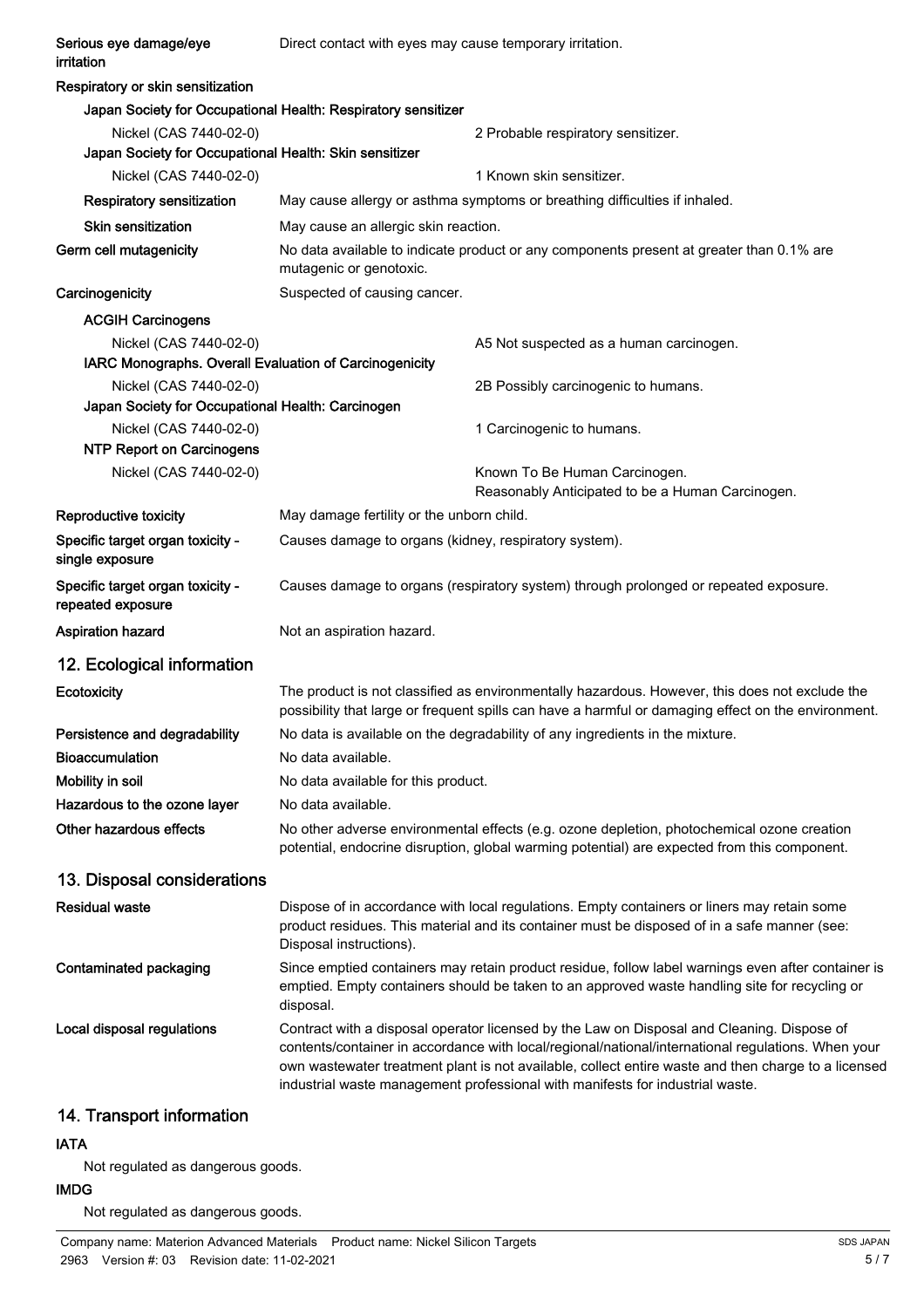| Transport in bulk according to<br>Annex II of MARPOL 73/78 and<br>the IBC Code                                                                                                                                                                                                                                                                                         | Not applicable.                                                                                                                                                                                                                                                                                        |
|------------------------------------------------------------------------------------------------------------------------------------------------------------------------------------------------------------------------------------------------------------------------------------------------------------------------------------------------------------------------|--------------------------------------------------------------------------------------------------------------------------------------------------------------------------------------------------------------------------------------------------------------------------------------------------------|
| <b>National regulations</b>                                                                                                                                                                                                                                                                                                                                            | Follow regulation in section 15 for domestic transportation.                                                                                                                                                                                                                                           |
| <b>Emergency Response Guide</b><br><b>Number</b>                                                                                                                                                                                                                                                                                                                       | 133                                                                                                                                                                                                                                                                                                    |
| 15. Regulatory information                                                                                                                                                                                                                                                                                                                                             |                                                                                                                                                                                                                                                                                                        |
| <b>Industrial Safety and Health Act</b><br>Specified substances regulation<br>Class 2 designated chemical substances<br>NICKEL CARBONYL (ITEM NO. 24))<br>Notifiable substances<br><b>NICKEL</b><br>Labeling substances                                                                                                                                                | NICKEL COMPOUNDS (POWDER, EXCLUDING<br>Table 9 Ordinance No. 418 75 - 89 %                                                                                                                                                                                                                             |
| Not regulated.                                                                                                                                                                                                                                                                                                                                                         |                                                                                                                                                                                                                                                                                                        |
| Poisonous and Deleterious Substances Control Act<br>Specified poisonous substances<br>Not regulated.<br>Poisonous substances<br>Not regulated.<br><b>Deleterious substances</b><br>Not regulated.                                                                                                                                                                      |                                                                                                                                                                                                                                                                                                        |
| Class I specified chemical substances<br>Not regulated.<br>Class II specified chemical substances<br>Not regulated.<br>Monitoring chemical substances<br>Not regulated.<br><b>Priority Assessment Chemical Substances (PACs)</b><br>Not regulated.<br><b>Reporting Exempted Substances</b><br>Not regulated.<br>Law concerning Pollutant Release and Transfer Register | Act on the Regulation of Manufacture and Evaluation of Chemical Substances                                                                                                                                                                                                                             |
| NICKEL COMPOUNDS (AS NI)<br><b>NICKEL</b><br>Not regulated.                                                                                                                                                                                                                                                                                                            | Specified class 1 substances (substance name, ordinance number and content)<br>Ordinance No. 309<br>89%<br>(Nickel)<br>Class 1 substances (substance name, ordinance number and content)<br>Ordinance No. 308<br>89 %<br>(Nickel)<br>Class 2 substances (substance name, ordinance number and content) |
| <b>Ship Safety Law, Dangerous</b><br><b>Goods Marine Transport and</b><br><b>Storage Rule</b>                                                                                                                                                                                                                                                                          | Not regulated.                                                                                                                                                                                                                                                                                         |
| Air Law, Enforcement Rule                                                                                                                                                                                                                                                                                                                                              | Not regulated.                                                                                                                                                                                                                                                                                         |
| <b>Explosives Control Act</b>                                                                                                                                                                                                                                                                                                                                          |                                                                                                                                                                                                                                                                                                        |

Not regulated.